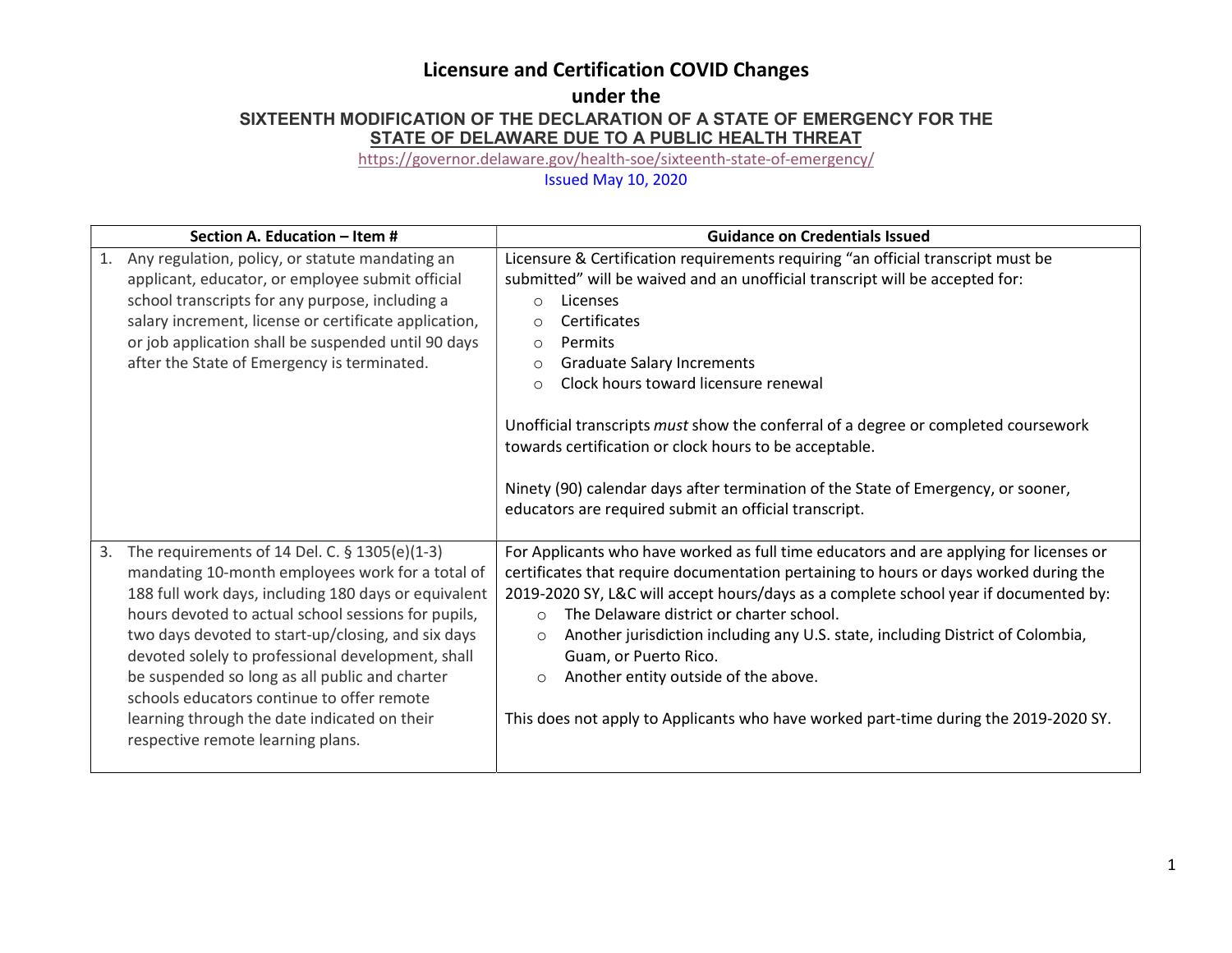| 4. The <b>content-readiness exam</b> or performance  | TRADITIONAL EDUCATOR PREPARATION PROGRAMS                                              |
|------------------------------------------------------|----------------------------------------------------------------------------------------|
| assessment requirements of 14 C. § 1210(a);          | For Applicants who are Graduates of 2020:                                              |
| 14 Del. Admin. Code §§ 1510.3.3.2 and 1510.7.1;      |                                                                                        |
| 14 Del. C. §§ 1262(c)(3) and 1262(c)(4); and 14 Del. | Unable to take or successfully complete a content-readiness exam in an area other than |
| C. § 1280(d) and 14 Del. Admin. Code §§              | <b>Special Education.</b>                                                              |
| 290.3.4.1.1 and 290.3.4.1.2.1 shall be suspended     |                                                                                        |
| until six months after the State of Emergency is     | <b>EMPLOYED:</b>                                                                       |
| terminated.                                          | ACTIVE Initial License for 4 years.                                                    |
|                                                      | Emergency Cert in content area with an expiration date of 6/30/2021. A standard        |
|                                                      | certificate will be issued when all other requirements are met.                        |
|                                                      |                                                                                        |
|                                                      | <b>UNEMPLOYED:</b>                                                                     |
|                                                      | <b>INACTIVE Initial License for 4 years</b>                                            |
|                                                      | Emergency Cert in content area with an expiration date of 6/30/2021. A standard        |
|                                                      | certificate will be issued when all other requirements are met.                        |
|                                                      |                                                                                        |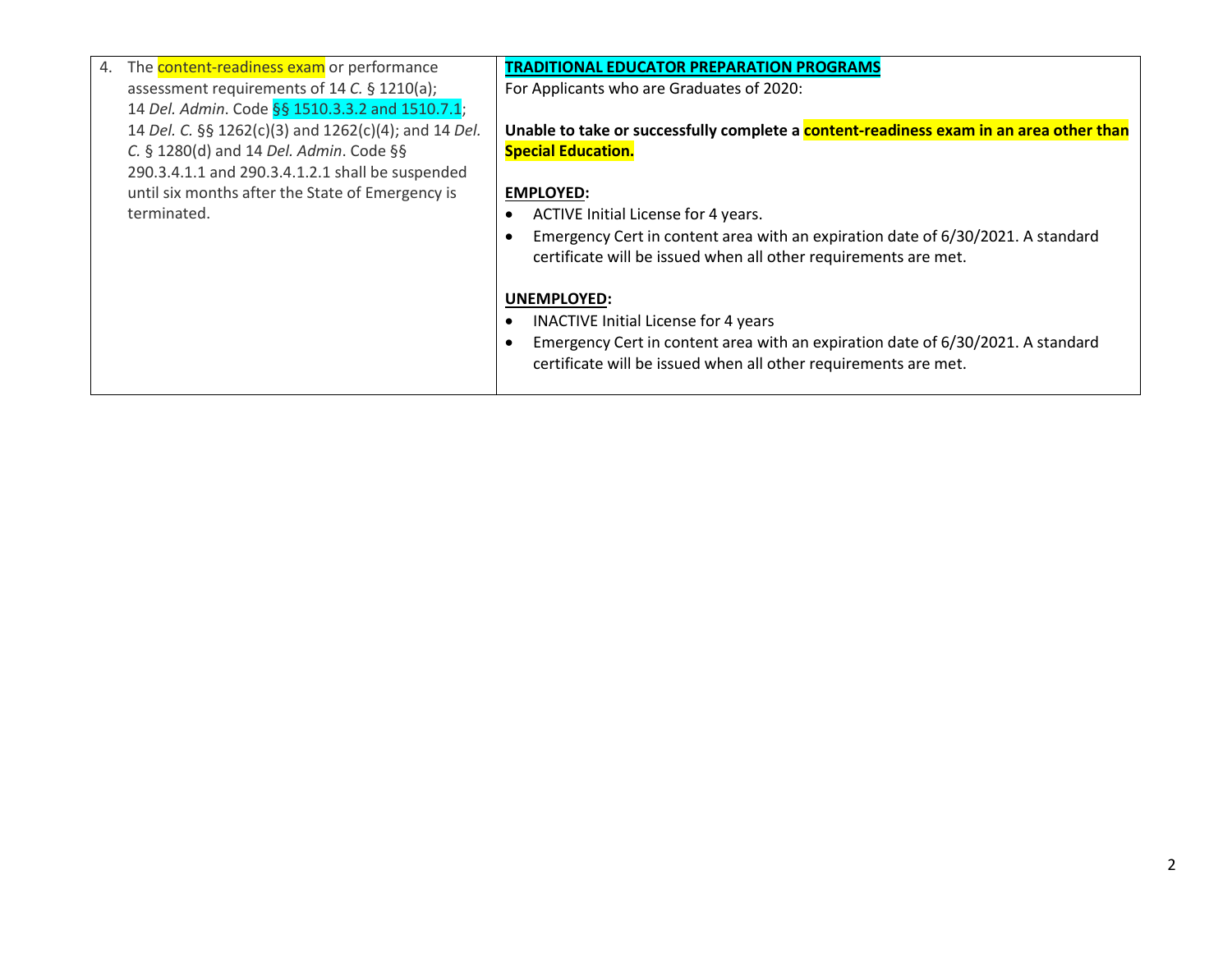#### CONTINUED

The **content-readiness exam** or performance assessment requirements of 14 C. § 1210(a); 14 Del. Admin. Code §§ 1510.3.3.2 and 1510.7.1; 14 Del. C. §§ 1262(c)(3) and 1262(c)(4); and 14 Del. C. § 1280(d) and 14 Del. Admin. Code §§ 290.3.4.1.1 and 290.3.4.1.2.1 shall be suspended until six months after the State of Emergency is terminated.

### TRADITIONAL EDUCATOR PREPARATION PROGRAMS

For Applicants who are Graduates of 2020:

Unable to take or successfully complete a **content-readiness exam in a Special Education area** (governed by Federal Law)

### EMPLOYED:

- OPTION #1 Remain uncertified in Special Education; applicant must hold a content area certificate and will be issued:
	- o ACTIVE Initial License for 4 years
	- o Applicant must either hold a content area certificate or hold an Emergency Cert in the content area, AND
	- o The applicant will not be issued a certificate in Special Education until the P2 readiness exam in Spec Ed is completed; OR
- OPTION #2 Enroll in an ARTC program and will be issued:
	- o ACTIVE Initial License for 4 years
	- o Certificate of Eligibility (COE) in special education category area with an expiration date of 6/30/2021. A standard certificate will be issued when all other requirements are met.
	- o Applicant must either hold a Standard or Emergency certificate in the content area, where applicable.
	- o No other requirements for ARTC will be required.

#### UNEMPLOYED:

- Enrollment in an ARTC program is not available as educator is not employed. Applicant will be issued:
	- o INACTIVE Initial License
	- o Standard or Emergency certificate in the content area, where applicable.
	- o No action will be taken on pending Special Education Certificate application.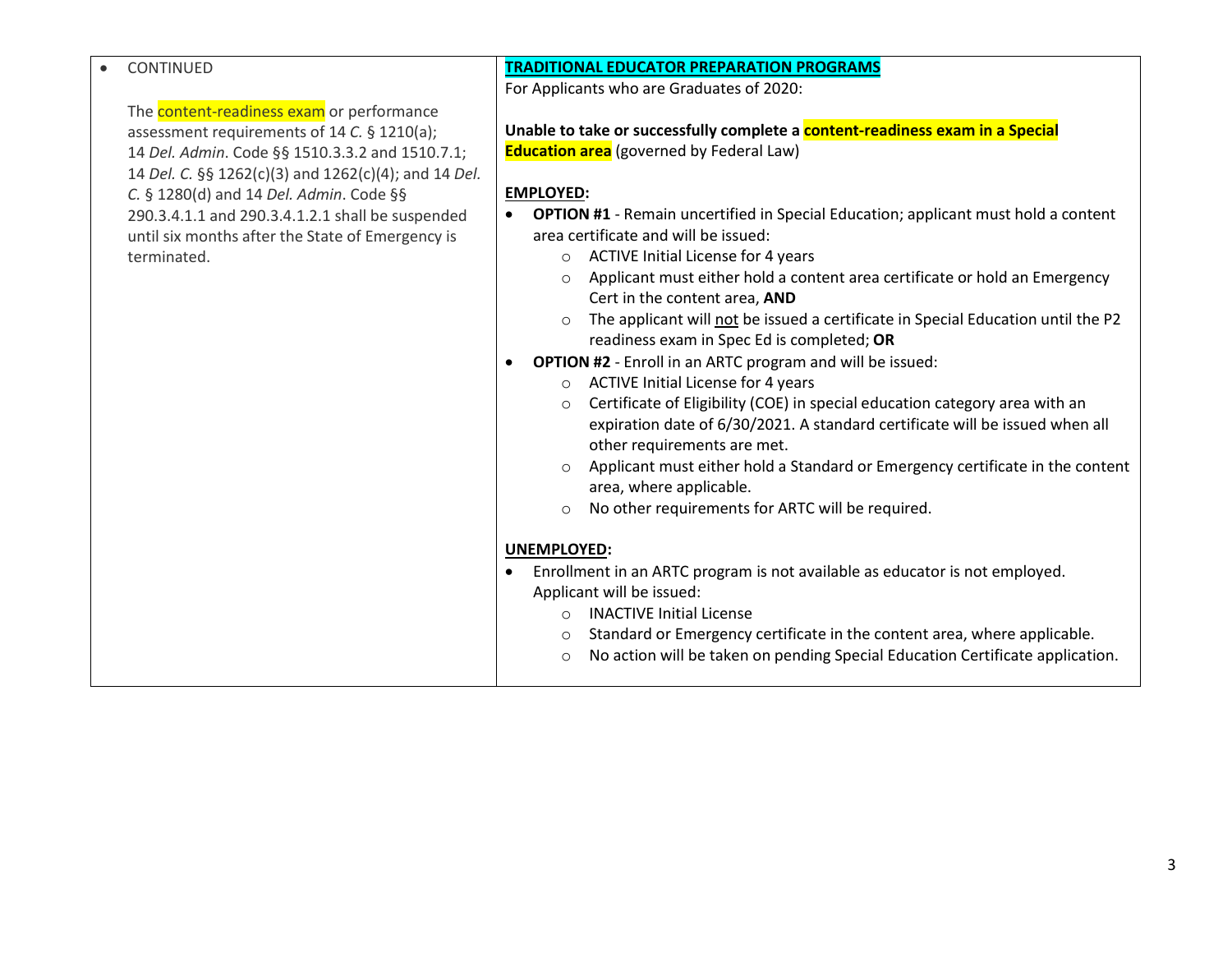| 4. | <b>CONTINUED</b>                                     | <b>TRADITIONAL EDUCATOR PREPARATION PROGRAMS</b>                                            |
|----|------------------------------------------------------|---------------------------------------------------------------------------------------------|
|    |                                                      | For Applicants who are Graduates of 2020:                                                   |
|    | The content-readiness exam or performance            |                                                                                             |
|    | assessment requirements of 14 C. § 1210(a);          | <b>EMPLOYED:</b>                                                                            |
|    | 14 Del. Admin. Code §§ 1510.3.3.2 and 1510.7.1;      | Unable to successfully complete a <b>Performance Assessment</b> - Applicant will be issued: |
|    | 14 Del. C. §§ 1262(c)(3) and 1262(c)(4); and 14 Del. | An Initial License for 4 years and have the duration of the Initial License to complete     |
|    | C. § 1280(d) and 14 Del. Admin. Code §§              | the Performance Assessment if they have not already done so; preferably in 2 years.         |
|    | 290.3.4.1.1 and 290.3.4.1.2.1 shall be suspended     | Appropriate certificate(s): Emergency and/or Standard                                       |
|    | until six months after the State of Emergency is     |                                                                                             |
|    | terminated.                                          | UNEMPLOYED:                                                                                 |
|    |                                                      | Unable to successfully complete a <b>Performance Assessment</b> - Applicant will be issued: |
|    |                                                      | INACTIVE Initial License and upon activation educator will have the duration of the         |
|    |                                                      | Initial License to complete the Performance Assessment if they have not already done        |
|    |                                                      | so; preferably in 2 years.                                                                  |
|    |                                                      | Appropriate certificate(s): Emergency and/or Standard.                                      |
|    |                                                      |                                                                                             |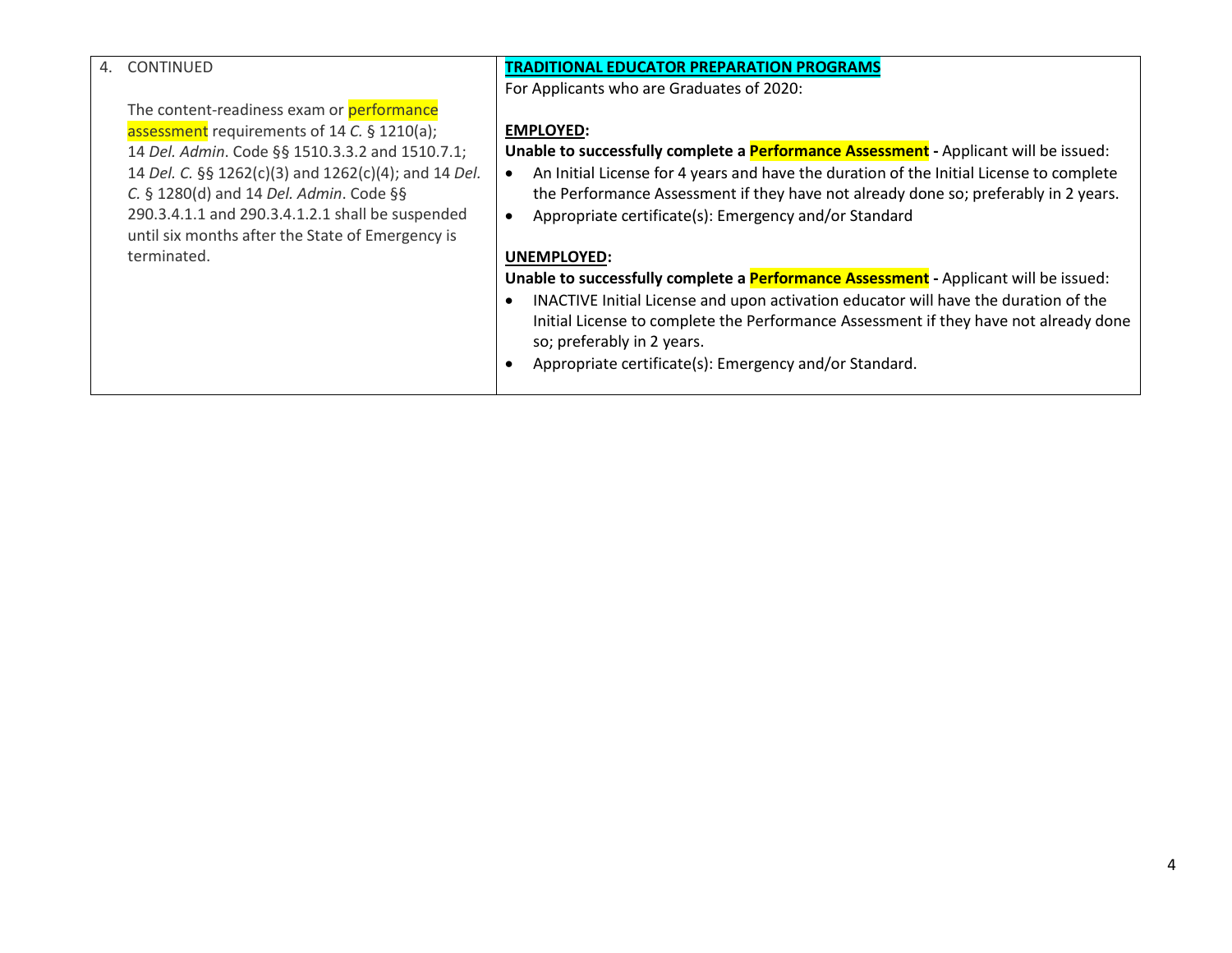| 4. | <b>CONTINUED</b>                                     | <b>ALTERNATIVE ROUTES FOR TEACHER LICENSURE AND CERTIFICATION (ARTC)</b>                          |
|----|------------------------------------------------------|---------------------------------------------------------------------------------------------------|
|    |                                                      |                                                                                                   |
|    |                                                      | For Applicants who completed an ARTC program in 2020, but are                                     |
|    | The <b>content-readiness exam</b> or performance     |                                                                                                   |
|    | assessment requirements of 14 C. § 1210(a);          | Unable to take or successfully complete a content-readiness exam in an area other than            |
|    | 14 Del. Admin. Code §§ 1510.3.3.2 and 1510.7.1;      | <b>Special Education.</b>                                                                         |
|    | 14 Del. C. §§ 1262(c)(3) and 1262(c)(4); and 14 Del. |                                                                                                   |
|    | C. § 1280(d) and 14 Del. Admin. Code §§              | <b>EMPLOYED: MUST COMPLETE PROGRAM</b>                                                            |
|    | 290.3.4.1.1 and 290.3.4.1.2.1 shall be suspended     | <b>Emergency Certificate in a Content Area</b>                                                    |
|    | until six months after the State of Emergency is     | Upon submission of request and Proof of Progress, LEAs may request up to 3                        |
|    | terminated.                                          | years for completion of an Emergency Certificate                                                  |
|    |                                                      | Thereafter, if a 4 <sup>th</sup> year is required, a Secretary of Education review must be        |
|    |                                                      | submitted.                                                                                        |
|    |                                                      |                                                                                                   |
|    |                                                      | Approval Process for Extension - under COVID only; process will be halted six months<br>$\bullet$ |
|    |                                                      | after the State of Emergency is terminated.                                                       |
|    |                                                      | $\circ$ 2 years; approved by L&C                                                                  |
|    |                                                      | 3rd year on request form; approved by L&C                                                         |
|    |                                                      | 4th year on request form; approved by L&C<br>$\circ$                                              |
|    |                                                      | 5th year - Sec Ed review<br>$\Omega$                                                              |
|    |                                                      |                                                                                                   |
|    |                                                      | <b>UNEMPLOYED:</b> MUST FIND A NEW EMPLOYER and COMPLETE PROGRAM or License and                   |
|    |                                                      | Certificate will be inactivated.                                                                  |
|    |                                                      |                                                                                                   |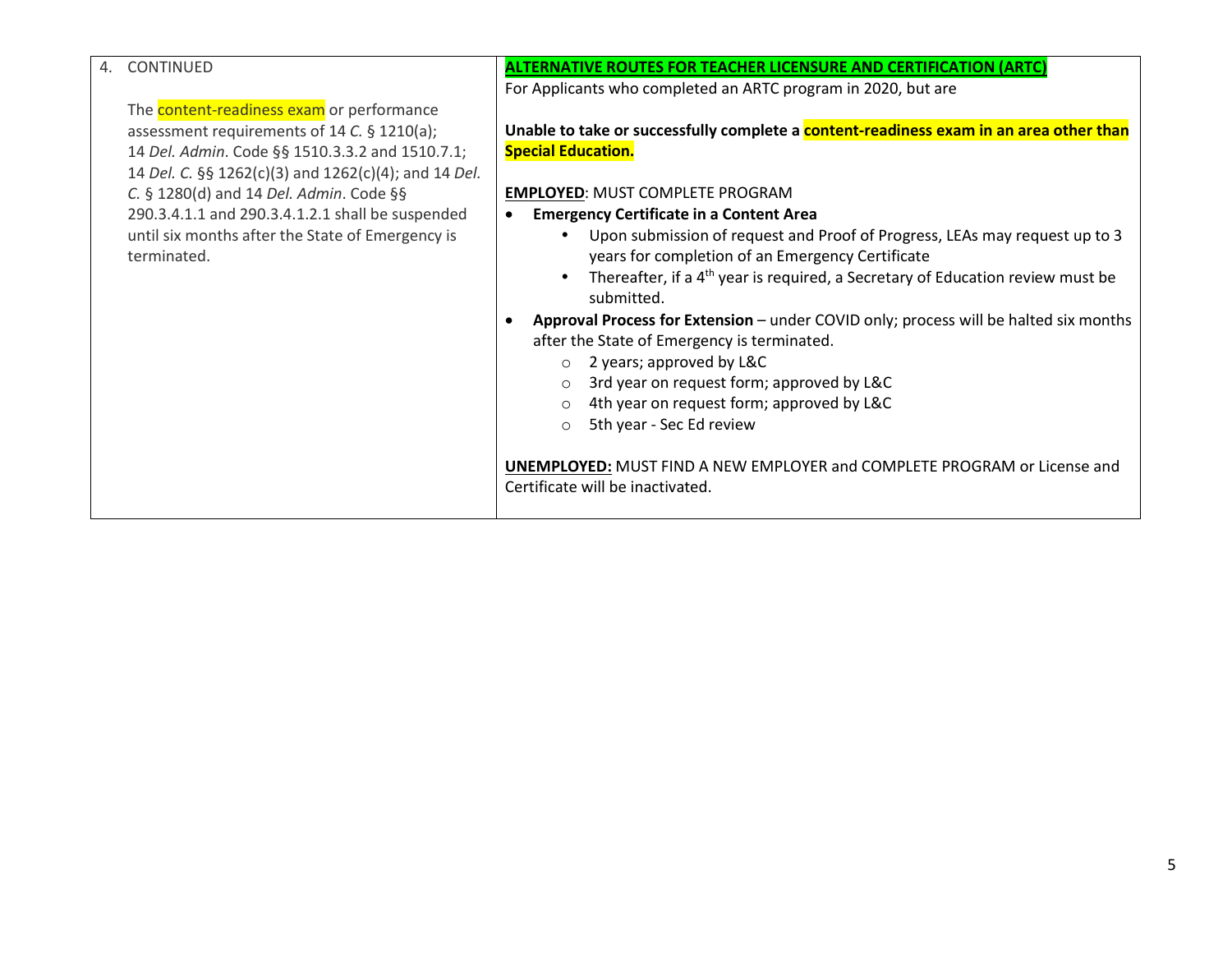| 4. | CONTINUED                                                                                                           | <b>ALTERNATIVE ROUTES FOR TEACHER LICENSURE AND CERTIFICATION (ARTC)</b>                                                                                                                                                                                                                                                                                         |
|----|---------------------------------------------------------------------------------------------------------------------|------------------------------------------------------------------------------------------------------------------------------------------------------------------------------------------------------------------------------------------------------------------------------------------------------------------------------------------------------------------|
|    |                                                                                                                     | For Applicants who completed an ARTC program in 2020, but are                                                                                                                                                                                                                                                                                                    |
|    | The <b>content-readiness exam</b> or performance                                                                    |                                                                                                                                                                                                                                                                                                                                                                  |
|    | assessment requirements of 14 C. § 1210(a);                                                                         | Unable to take or successfully complete a <b>content-readiness exam in Special Education.</b>                                                                                                                                                                                                                                                                    |
|    |                                                                                                                     |                                                                                                                                                                                                                                                                                                                                                                  |
|    | 14 Del. Admin. Code §§ 1510.3.3.2 and 1510.7.1;                                                                     |                                                                                                                                                                                                                                                                                                                                                                  |
|    | 14 Del. C. §§ 1262(c)(3) and 1262(c)(4); and 14 Del.                                                                | <b>EMPLOYED: MUST COMPLETE PROGRAM</b>                                                                                                                                                                                                                                                                                                                           |
|    | C. § 1280(d) and 14 Del. Admin. Code §§                                                                             | <b>Certificate of Eligibility (COE) in Special Education</b>                                                                                                                                                                                                                                                                                                     |
|    | 290.3.4.1.1 and 290.3.4.1.2.1 shall be suspended<br>until six months after the State of Emergency is<br>terminated. | Upon submission of request and Proof of Progress, LEAs may request up to 3<br>years for completion of a Certificate of Eligibility. Under federal law, a 4 <sup>th</sup> year<br>may not be issued.<br>Upon completion of the COE requirements, and if required, Educator holds a<br>Standard Content Area certificate where applicable, Educator will be issued |
|    |                                                                                                                     | an appropriate Standard Certificate in Special Education; OR                                                                                                                                                                                                                                                                                                     |
|    |                                                                                                                     | Upon completion of the COE requirements, and if required, Educator holds                                                                                                                                                                                                                                                                                         |
|    |                                                                                                                     | an Emergency Content Area certificate, Educator will continue to hold a COE<br>until the Standard Content Area certificate is issued, up to a maximum of 3<br>years, as allowed by federal law.                                                                                                                                                                  |
|    |                                                                                                                     |                                                                                                                                                                                                                                                                                                                                                                  |
|    |                                                                                                                     | Approval Process for Extension - COE under COVID only; process will be halted six<br>$\bullet$<br>months after the State of Emergency is terminated.                                                                                                                                                                                                             |
|    |                                                                                                                     | $\circ$ 2 years; approved by L&C                                                                                                                                                                                                                                                                                                                                 |
|    |                                                                                                                     | 3rd year on request form; approved by L&C<br>$\circ$                                                                                                                                                                                                                                                                                                             |
|    |                                                                                                                     |                                                                                                                                                                                                                                                                                                                                                                  |
|    |                                                                                                                     | <b>UNEMPLOYED:</b> Applicant MUST FIND A NEW EMPLOYER and COMPLETE PROGRAM or<br>License and Certificate will be inactivated.                                                                                                                                                                                                                                    |
|    |                                                                                                                     |                                                                                                                                                                                                                                                                                                                                                                  |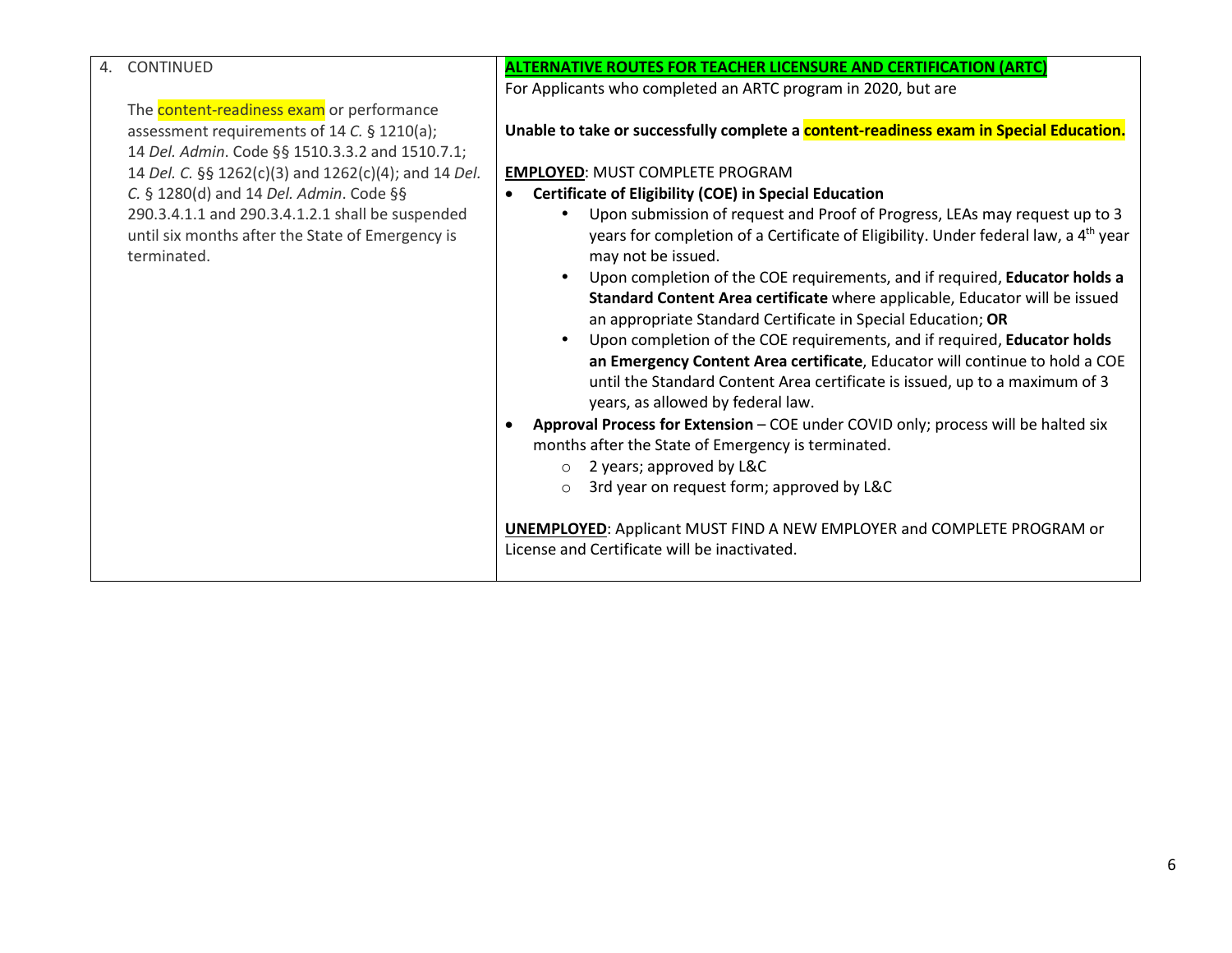#### 4. CONTINUED

The content-readiness exam or **performance** assessment requirements of 14 C. § 1210(a); 14 Del. Admin. Code §§ 510.3.3.2 and 1510.7.1; 14 Del. C. §§ 1262(c)(3) and 1262(c)(4); and 14 Del. C. § 1280(d) and 14 Del. Admin. Code §§ 290.3.4.1.1 and 290.3.4.1.2.1 shall be suspended until six months after the State of Emergency is terminated.

### ALTERNATIVE ROUTES FOR TEACHER LICENSURE AND CERTIFICATION (ARTC)

For Educators who completed an ARTC program in 2020, but

For Educators who have completed all requirements of the program except for the successful completion of the **Performance Assessment** requirement

#### EMPLOYED:

- Educator must remain enrolled or re-enroll in ARTC.
	- o LEA must request an extension.
- Approval Process for Extension under COVID only; will be halted six months after the State of Emergency is terminated.
	- o 2 years; approved by L&C
	- o 3rd year on request form; approved by L&C
	- o 4th year on request form; approved by L&C

#### Applicant holds:

- o An Initial License for 4 years and has the duration of the Initial License to complete the Performance Assessment if they have not already done so; preferably in 2 years.
- o Educator remains on appropriate Emergency certificate(s) until successful completion of the Performance Assessment.

#### UNEMPLOYED (e.g. Educator is RIF'd)

- Upon unemployment:
	- o Initial License becomes INACTIVE.
	- o Any Emergency Certificates and/or COEs expire.
- Upon re-employment:
	- Educator must re-enroll in ARTC. See above under EMPLOYED.
	- o Educator will have the remaining time on the Initial License to complete the Performance Assessment.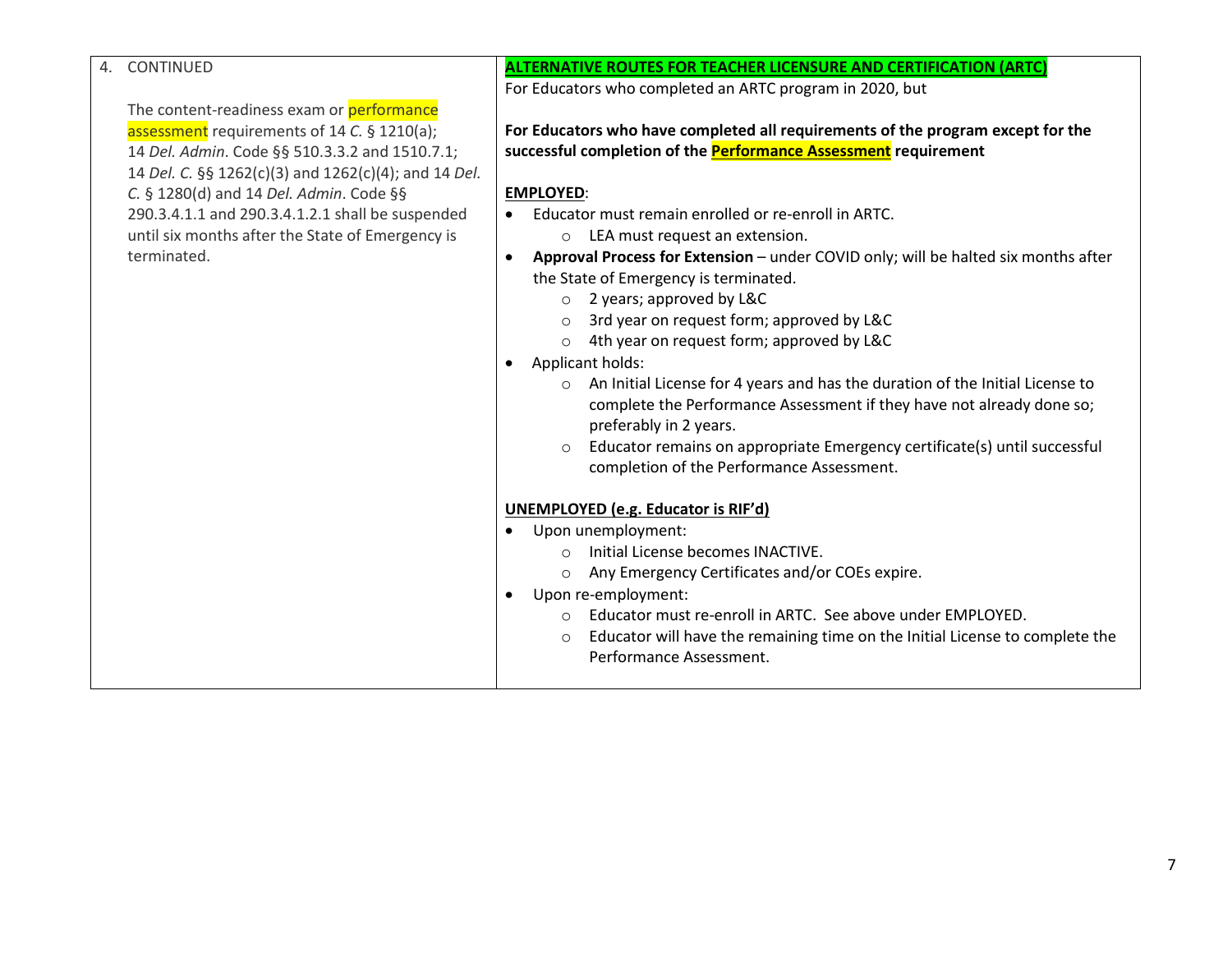| 4. CONTINUED                                                                                                                                                                                                                                                                                                                                                                                                                                                                                                                                                                                                                                                                                                                                                                                                                                                                      | <b>OTHER</b>                                                                                                                                                                                                                                                                      |
|-----------------------------------------------------------------------------------------------------------------------------------------------------------------------------------------------------------------------------------------------------------------------------------------------------------------------------------------------------------------------------------------------------------------------------------------------------------------------------------------------------------------------------------------------------------------------------------------------------------------------------------------------------------------------------------------------------------------------------------------------------------------------------------------------------------------------------------------------------------------------------------|-----------------------------------------------------------------------------------------------------------------------------------------------------------------------------------------------------------------------------------------------------------------------------------|
| The content-readiness exam or performance<br>assessment requirements of 14 C. § 1210(a);<br>14 Del. Admin. Code §§ 510.3.3.2 and 1510.7.1;<br>14 Del. C. §§ 1262(c)(3) and 1262(c)(4); and 14 Del.<br>C. § 1280(d) and 14 Del. Admin. Code §§                                                                                                                                                                                                                                                                                                                                                                                                                                                                                                                                                                                                                                     | For employed Educators who have completed the requirements for an Initial License<br>except for the Performance Assessment, and whose license will expire by 6/30/2020, the<br>Initial License will be extended until 6/30/21 upon LEA request via email to the DEEDS<br>Mailbox. |
| 290.3.4.1.1 and 290.3.4.1.2.1 shall be suspended<br>until six months after the State of Emergency is<br>terminated.                                                                                                                                                                                                                                                                                                                                                                                                                                                                                                                                                                                                                                                                                                                                                               | Upon successful completion of the Performance Assessment, and all other requirements<br>having been met, please email L&C via the DEEDS mailbox and the Continuing License will<br>be issued.                                                                                     |
| 5. The mentoring requirements found in 14 Admin.<br>Code §§ 1503.4.2, 1503.5.2, 1503.6.2, 1503.7.1,<br>and 1503.8.2 shall be suspended for the 2019-20<br>academic year.                                                                                                                                                                                                                                                                                                                                                                                                                                                                                                                                                                                                                                                                                                          | Initial Licensees moving to a Continuing License will be evaluated and processed in<br>accordance with the CIP COVID guidance.                                                                                                                                                    |
| 6. The licensure requirements in 14 C. § 1211(b)<br>and14 Del. Admin. Code § 1511 Tier Two<br>Continuing Licensure shall be suspended for the<br>2019-20 academic year.<br>Novice teachers and specialists will advance to<br>$\bullet$<br>the next year of their initial license regardless<br>of whether they have a completed observation<br>or evaluation for the 2019-2020 school year.<br>Pursuant to 14 C. § 1211(b), upon application,<br>the Department of Education shall issue a<br>continuing license to a teacher or specialist<br>holding an initial license if the teacher or<br>specialist has successfully completed the<br>requirements of 14 Del. C. § 1210 and has not<br>received more than one unsatisfactory annual<br>evaluation, as defined by the State of Delaware<br>approved educator performance system,<br>during the period of initial licensure. | Initial Licensees moving to a Continuing License will be evaluated and processed in<br>accordance with the Evaluation COVID guidance.                                                                                                                                             |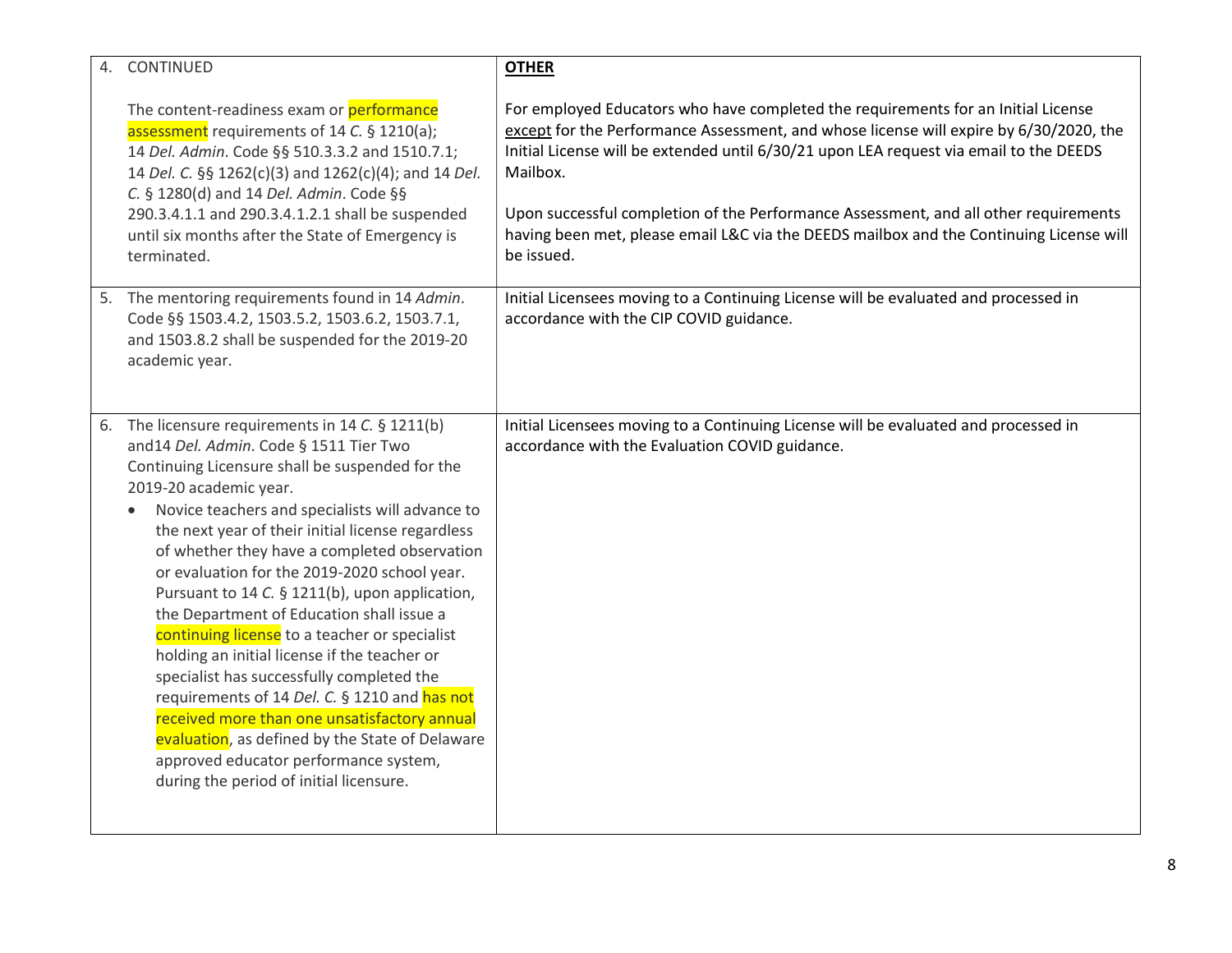| 7. Educators holding a continuing license with a<br>renewal date in 2020 who have not completed the<br>90-hour minimum professional development<br>requirement of 14 C. § 1212 shall have six months<br>from the date the State of Emergency is<br>terminated to complete the requirement. | Upon submission of a request for extension from either the Educator or the LEA, L&C will:<br>Extend the Continuing License to 6/30/2021.<br>During that time, the educator must complete the 90-hour minimum<br>$\circ$<br>professional development requirement and submit the application for<br>renewal following license renewal instructions.<br>LEA will review and approve hours as required (or DDOE, as applicable).<br>o Educator will complete the Criminal History Disclosure as required.<br>L&C will issue Continuing License with no lapse in licensure.<br>$\bullet$<br>License will be renewed for five (5) years starting 07/01/2020.<br>If the Educator does not complete the required 90-hour minimum professional<br>development and submit the application for renewal by 06/30/2021:<br>The Continuing License will expire, AND<br>$\bullet$<br>The Educator must show proof of completion of 90-hour minimum professional<br>$\bullet$<br>development requirement.<br>o The allowable dates for clock hours earned will be adjusted to the 5 years<br>preceding the date the educator requests renewal. |
|--------------------------------------------------------------------------------------------------------------------------------------------------------------------------------------------------------------------------------------------------------------------------------------------|--------------------------------------------------------------------------------------------------------------------------------------------------------------------------------------------------------------------------------------------------------------------------------------------------------------------------------------------------------------------------------------------------------------------------------------------------------------------------------------------------------------------------------------------------------------------------------------------------------------------------------------------------------------------------------------------------------------------------------------------------------------------------------------------------------------------------------------------------------------------------------------------------------------------------------------------------------------------------------------------------------------------------------------------------------------------------------------------------------------------------------|
| The requirement under 14 C. §§ 1218(r) and<br>8.<br>1218A(b) and 14 Del. Admin. Code § 1514.7.1.1<br>that communications be sent by certified mail shall<br>be suspended.                                                                                                                  | Licensure and Certification correspondence will be sent via email with request for<br>response from the recipient.                                                                                                                                                                                                                                                                                                                                                                                                                                                                                                                                                                                                                                                                                                                                                                                                                                                                                                                                                                                                             |
| 9. The Praxis Subject Assessment or content area<br>requirements of 14 C. §§ 1220(a) and 14 Del.<br>Admin. Code §§ 1520-22, 1531-34, 1539-45, 1549-<br>51, 1553, 1565, 1570-75, 1580-84, and 1591-94<br>shall be suspended until six months after the State<br>of Emergency is terminated. | For new EPP graduates and ARTC educators, see #4 above.<br><b>EDUCATORS WHO HOLD AN EMERGENCY CERTIFICATE BUT ARE NOT RECENTLY</b><br><b>GRADUATED OR PART OF AN ARTC PROGRAM</b><br>Educator is already holding a valid License and at least one (1) Standard certificate<br>$\bullet$<br>and is teaching and pursuing certification in another content area;<br>LEA must request an extension.<br>$\bullet$<br>$\circ$ 2 years; approved by L&C<br>$\circ$ 3 <sup>rd</sup> year & 4 <sup>th</sup> year; approved by L&C<br>5 <sup>th</sup> year; Sec Ed Review<br>$\circ$                                                                                                                                                                                                                                                                                                                                                                                                                                                                                                                                                    |